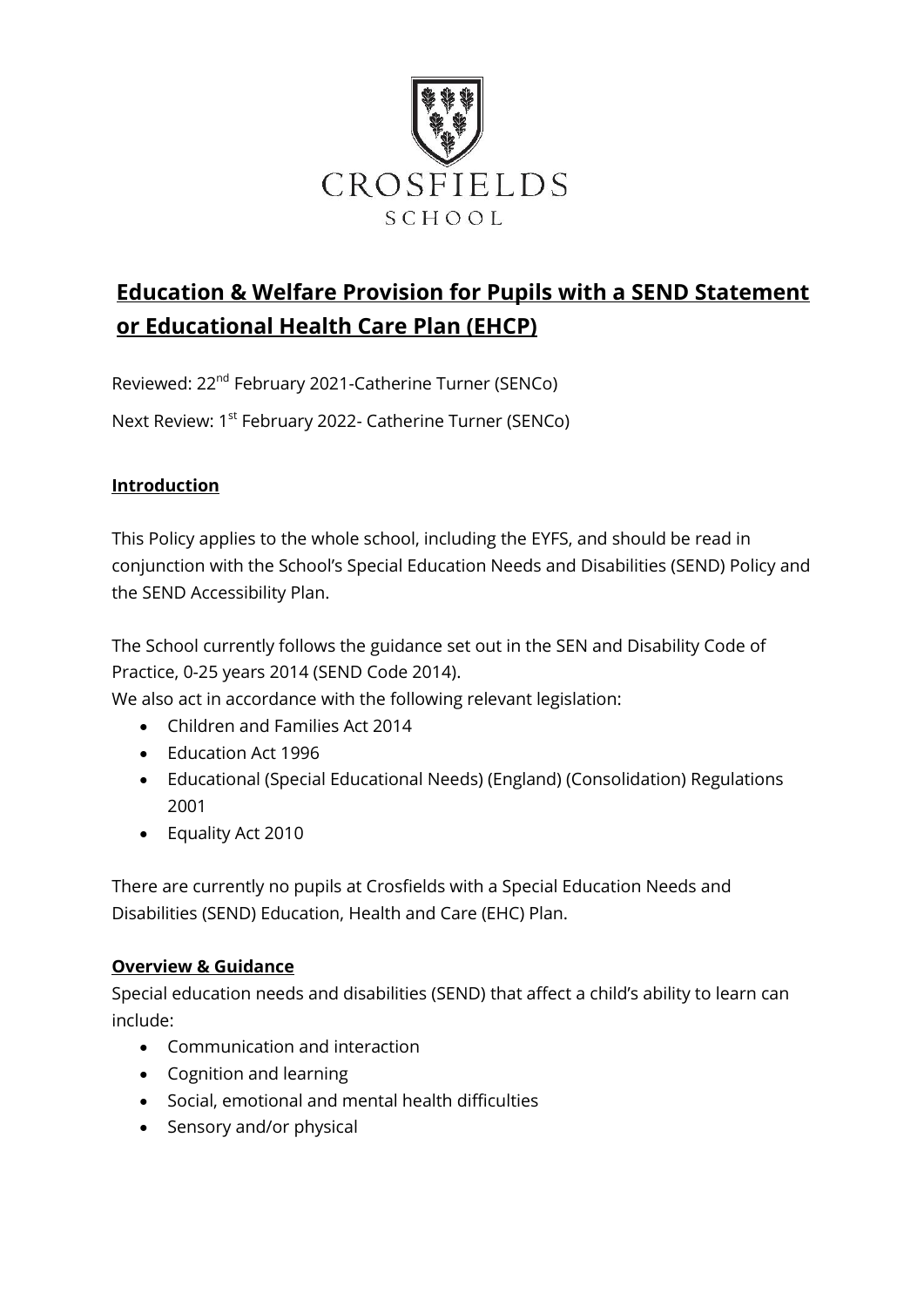An education, health and care (EHC) plan is for children and young people aged up to 25 who need more support than is available through special educational needs support. EHC plans identify educational, health and social needs and set out additional support to meet those needs.

# **Requesting an EHCP assessment**

An application can be made by parents/carers to the local authority to carry out an assessment.

A request can also be made by:

- school
- doctor
- health visitor
- nursery worker

A local authority has 6 weeks to decide whether or not to carry out an EHC assessment. Where an assessment is carried out, information will be gained from:

- school, nursery or carer
- professional assessments or reports
- a letter from parent or carer about the child's needs

Within 16 weeks the authority will decide whether or not an EHC plan will be made.

# **Creating an EHC plan**

- The local authority will create a draft EHC plan and send out a copy.
- There are 15 days to comment, which might include a request for specialist school provision
- The local authority has 20 weeks from the date of the assessment to provide the final EHC plan.

#### **Disagreeing with a decision**

The local authority can be challenged about:

- their decision to not carry out an assessment
- their decision to not create an EHC plan
- the special educational support in the EHC plan
- the school named in the EHC plan

If the problem with a local authority cannot be resolved, an appeal to the special educational needs and disability tribunal can be made.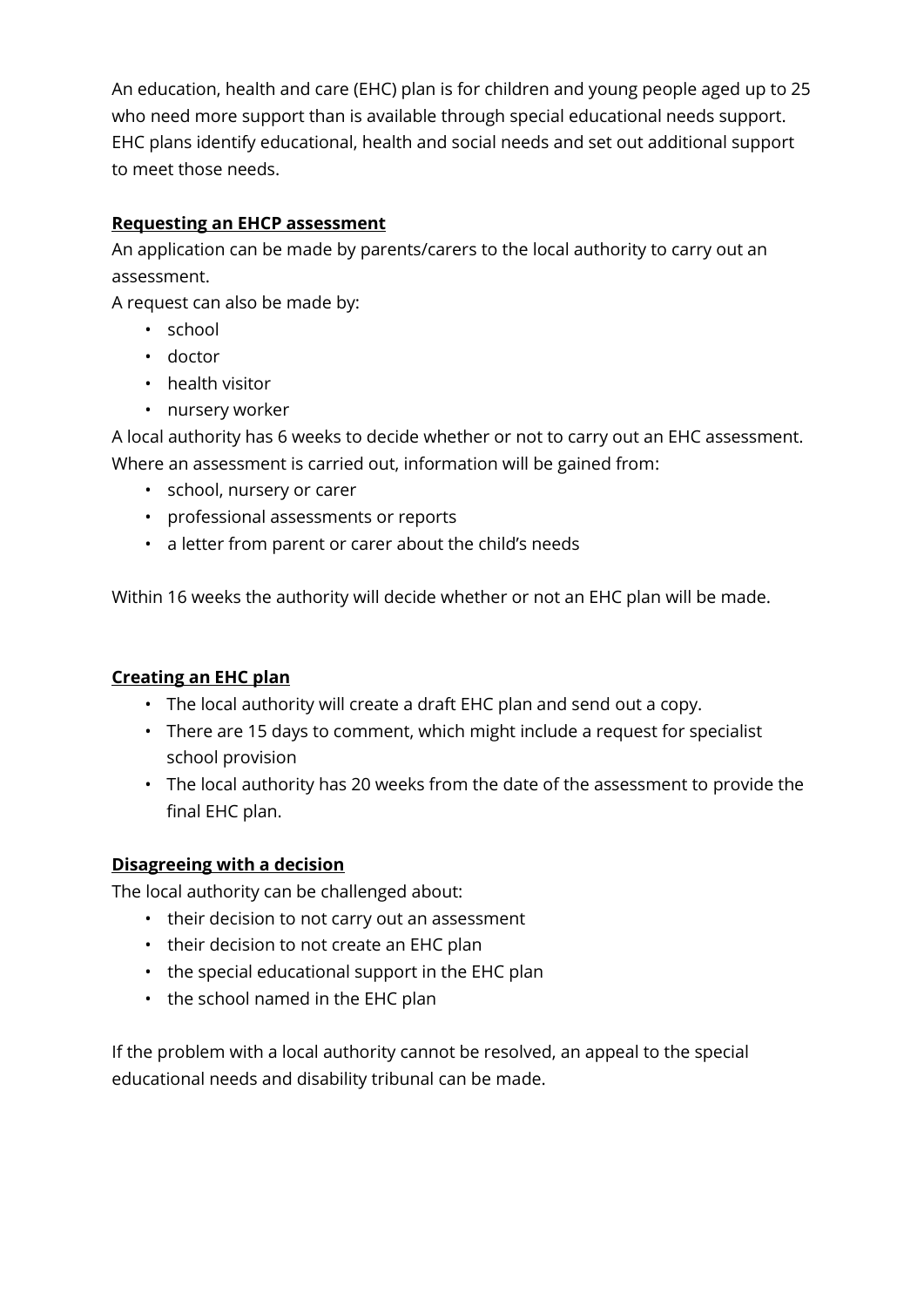# **Personal budgets**

In some cases, a personal budget may be awarded if a child has an education, health and care (EHC) plan or have been told that they need an EHC plan. Parents will have a say in how to spend the money supporting their child. There are 3 ways a personal budget can be used:

- direct payments into a personal account to buy and manage services independently
- an arrangement with the local authority or school where they hold the money but parents/carers still decide how it will be spent (sometimes called 'notional arrangements')
- third-party arrangements someone else is chosen to manage the money for parents/carers

It is possible to have a combination of all 3 options. EHC Plans are reviewed annually.

#### **School Aims**

Crosfields aims to ensure full entitlement and access for pupils with EHC Plans, SEN and Learning Difficulties or Disabilities (LDD's) to high quality education within a broad, balanced and relevant curriculum (including access to the National Curriculum where these guidelines are followed) so that they can reach their full potential and enhance their self-esteem. We further aim to meet the needs of all pupils who have EHC Plans, SEN and LDDs by offering continual and appropriate forms of education provision.

For further information, see the School's SEND Policy, SENDA Plan, Curriculum Policy and Teaching and Learning Policy.

#### **School Procedure**

When referring a pupil for statutory assessment, written information should be submitted by either the Headmaster or the Head of Learning Support, giving the reasons for the request and includes the following evidence:

- the views of the pupil and parents
- the school's own assessment of the child's progress over time, including records of action taken by the school including Provision Plans and the outcomes of reviews
- copies of any advice provided by health and social services
- any reports from specialists from outside the school such as educational psychologists, advisory teachers and therapists
- details of any involvement of the education welfare service or social services or of other professionals